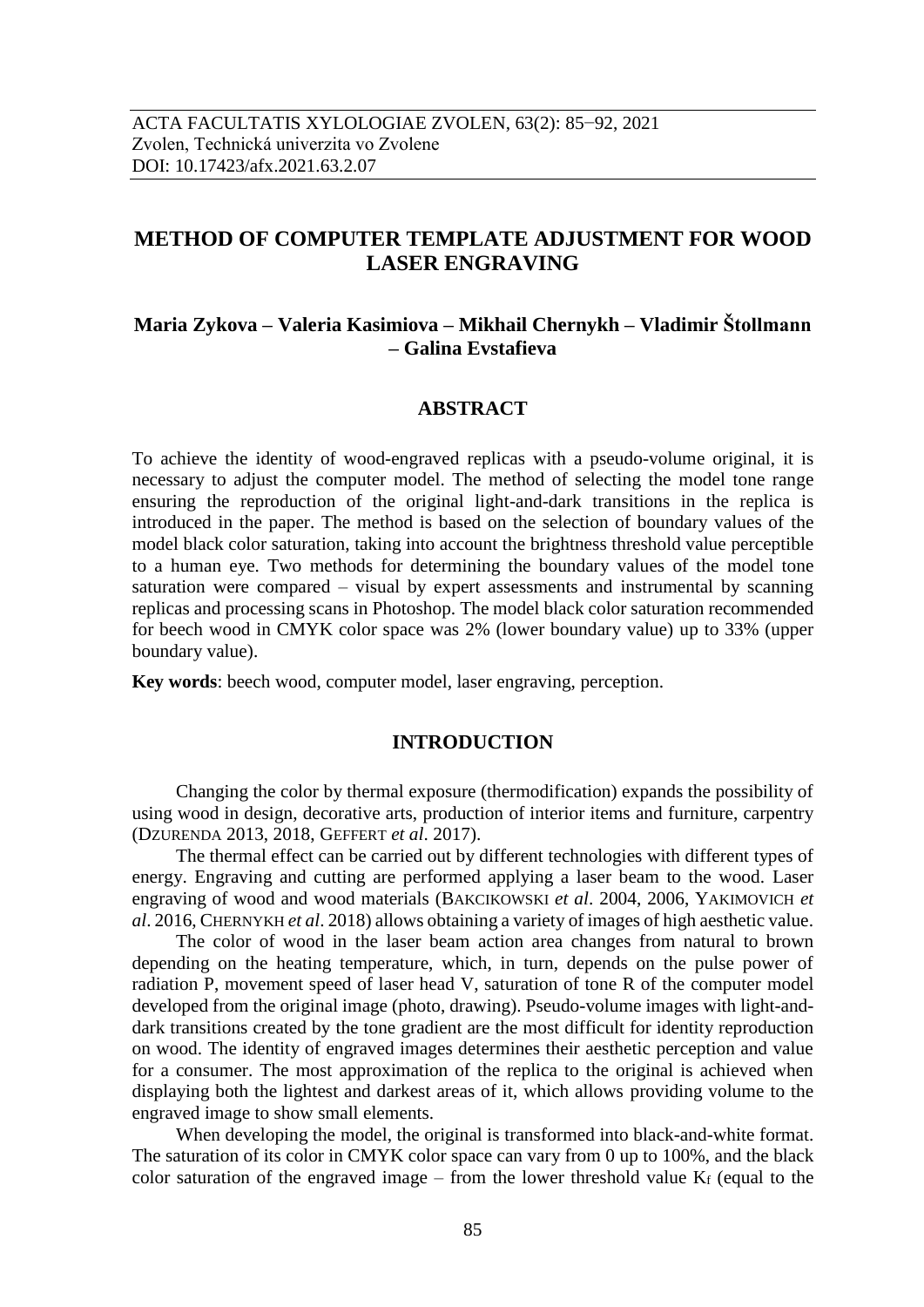natural saturation of wood black color) to the upper threshold value  $K_t$  (the tone limit), significantly less than the maximum possible saturation of the original black color, i.e. one hundred percent. The correct display of the original light-and-dark transitions in the replica is possible only in the narrow range of the power-to-speed ratios of engraving without adjusting the model (YAKIMOVICH *et al*. 2016). The determination of these ratios requires the production of a series of prototypes in the range of possible values of P and V. Therefore, in most cases, the model adjustment is required.

The simplest and quickest is the adjustment (and simultaneous approval by the customer) using a computer template attached to the software of some laser units (PHOTOGRAPHV, YSTO CROUP). However, when using this method, high aesthetic properties of replicas are not achieved due to the difference between the computer template and the real work piece in color and texture due to the inevitable fluctuation of these properties from work piece to work piece within the tree species.

It seems more promising to use the method of model adjustment based on threshold values of K<sup>f</sup> and Kt (CHERNYKH *et al*. 2015, YAKIMOVICH *et al*. 2016), which can be found in two ways: using a spectrophotometer and scanning a halftone wedge engraved on the work piece (GOST 24930-84 (State Standard), followed by the scan computer processing in Photoshop.

However, even in these cases, the task of the model adjustment cannot be considered completely solved. A consumer visually evaluates the aesthetic value of the engraved product and the desire to purchase it. Perception of one tone brightness by a human eye is limited by a so-called threshold brightness value (MIKOV 2007), so the visually perceived range of black color saturation can differ from the one measured instrumentally, and the range of black color saturation set by the model values of  $K_f$  and  $K_t$  may need to be clarified.

To test the hypothesis, the study was conducted.

#### **MATERIALS AND METHODS**

The study was carried out using replicas of geometric ornaments of the same pattern engraved on beech wood. Sixteen replicas were engraved from sixteen black-and-white originals. The size of each replica was  $20 \times 20$  mm. For the study convenience, all replicas were concentrated in  $100 \times 100$ -mm field on the sample with dimensions in the plan of  $130 \times 130$  mm. The moisture content of the wood was 12%, the front surface of the sample was grinded before engraving.

The drawing of each original contained an internal element in the form of a circle, a middle element in the form of a square with four rays radiating from the middle of the square sides, and four external elements in the form of angles (Fig. 1). The originals were made on white paper using laser printer and had the same black saturation of the external elements equal to 100% in CMYK color space, the same saturation of the internal elements equal to 0% and different black saturation of the middle elements. The latter was changed as follows: 3, 5, 7 and 10% in the area of light tones and then up to 70% in increments of 5%. The selected pattern was convenient for comparing the consistently changing tone saturation of the middle elements with the constant tone saturation of the internal and external elements.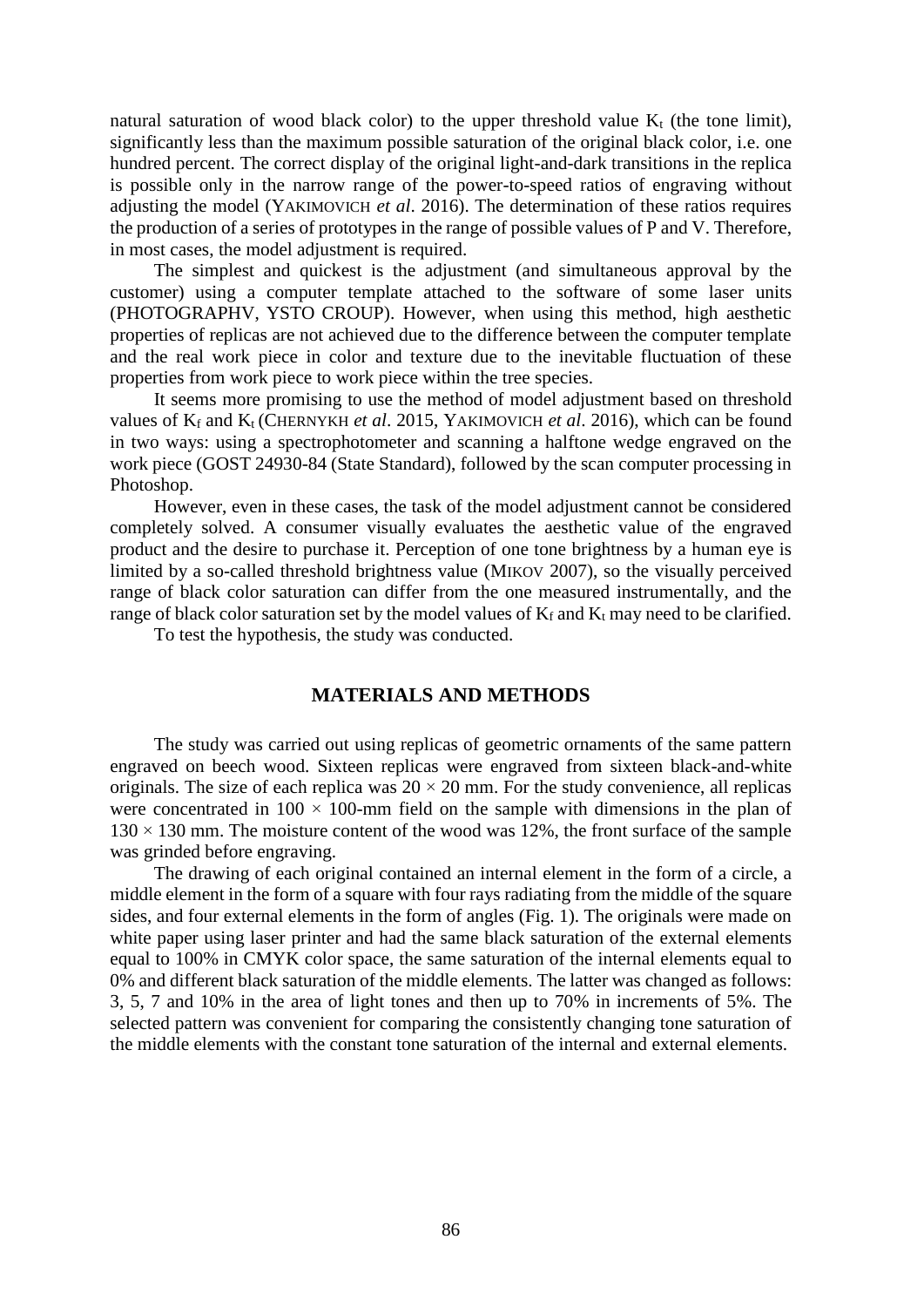

**Fig. 1 Image original.**

The engraving was performed with Trotec Speedy 100R laser engraver with the power of P = 25 W, speed V of up to 2.85 m/s and resolution R = 125-1000 dpi. All replicas were engraved in the same mode  $P = 14$  W,  $V = 0.7$  m/s and  $R = 500$  dpi.

To process the results, two methods were used – instrumental measurement of the black saturation of elements on replica scans in Photoshop and method of expert assessments using the method similar to the one in paper (CHERNYH *et al*. 2012).

The difference between the tone of middle elements from lighter internal elements, on the one hand, and darker external elements, on the other, was compared by the method of expert assessments. If an expert believed that the tone of the middle engraved element of the replica in question seemed darker than the tone of the internal (non-graved) element, i.e. answered in the affirmative to the first question of the table, then the expert entered one into the survey table. If the expert thought that the middle element of the replica did not darken as a result of engraving, and was perceived as equal to the tone of the internal element, the expert entered zero into the table. In case of doubt, the expert entered 0.5 into the table. Similarly, the tone of the middle element of the replica was compared with the tone of the external ones.

All experts had a high level of color perception, passed or are currently undergoing art training at universities. Two groups of fifteen experts were interviewed at different times. The results of each group were averaged.

Comparing the instrumental and visual assessments of the replicas, it can be concluded that it is necessary to take into account the threshold value of a human eye brightness when designing a computer model of the engraved value.

### **RESULTS AND DISCUSSION**

The replicas obtained by engraving are shown in Figure 2. The numbers on the left of the replicas indicate the black color percentages of the model middle element corresponding to the replica.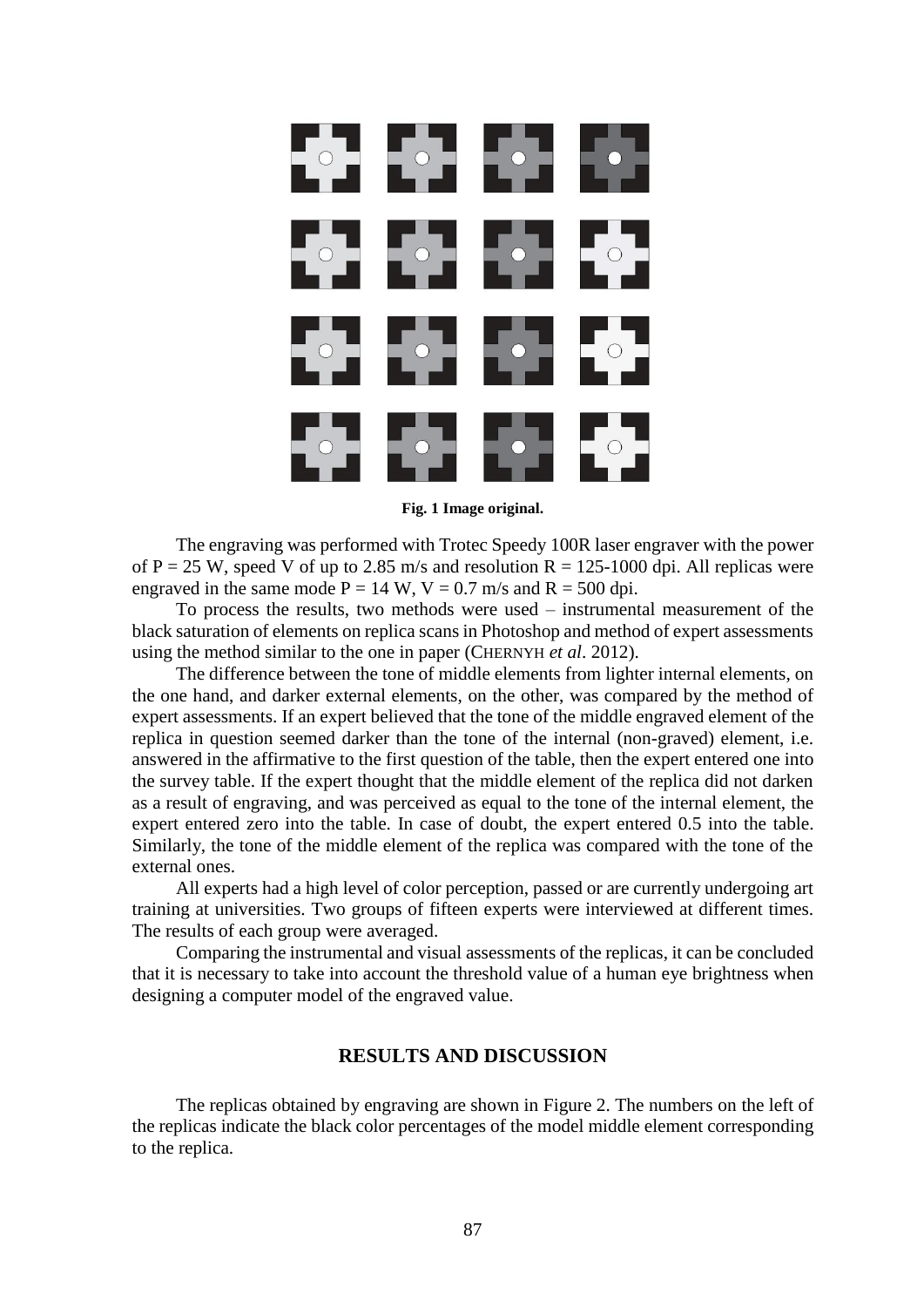

**Fig. 2 Replicas laser-engraved on beech wood.**

The results of expert assessment of the replicas are presented on the graphs in the coordinates "black color percentage of the model middle element  $K_m$  – perception W" (Fig. 3). In table 1 line 1 demonstrates the comparison of the middle element tone of the replicas with the tone of their external elements, line  $2 -$  the middle element tone of the replicas with the internal element tone.



**Fig. 3. Results of expert assessment of the tone of replica element: 1 – comparison of the tone of middle and external elements, 2 – comparison of the tone of middle and internal elements.**

Line 1 can be divided into 2 specific sections – *ab* and *bc*. With low saturation of the middle element tone of the model ( $0 \leq K_m \leq 10\%$ ), corresponding to the section *ab*, all the interviewed experts, as expected, noted that the middle element tone of the replica was lighter than the tone of its external elements. At the same time, the value of perception  $W$ the ratio of the number of affirmative answers to the number of interviewed experts – equaled one. With further increase in the black color percentage of the middle element of the models, the number of experts who gave an affirmative answer and the perception of W decreased, and at  $K_m \approx 33\%$  (in point B of the graph) the perception became equally probable (W=0.5),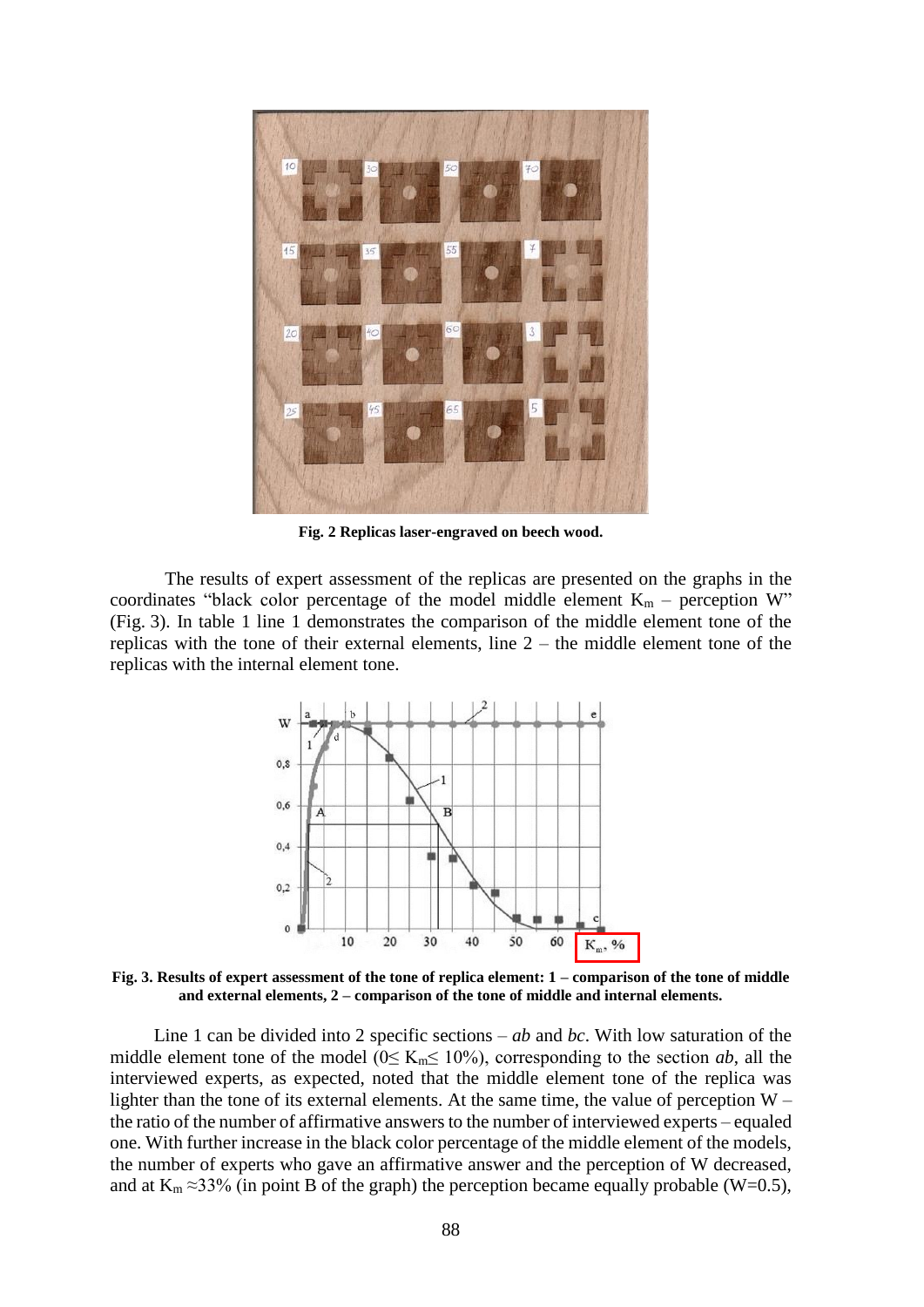when the number of experts who gave an affirmative answer equaled the number of those who gave a negative answer. Even with the growth of  $K_m$ , the perception decreased, approaching zero at  $K_m \approx 50\%$  or more.

| $\overline{a}$ | Perception option of the replica<br>middle element tone | Replica number |                |                |                |              |              |              |              |              |              |              |              |      |              |              |                |
|----------------|---------------------------------------------------------|----------------|----------------|----------------|----------------|--------------|--------------|--------------|--------------|--------------|--------------|--------------|--------------|------|--------------|--------------|----------------|
|                |                                                         | 1              | $\overline{2}$ | $\mathfrak{Z}$ | $\overline{4}$ | 5            | 6            | 7            | $\,8\,$      | 9            | 10           | 11           | 12           | 13   | 14           | 15           | 16             |
|                |                                                         | $K_m, %$       |                |                |                |              |              |              |              |              |              |              |              |      |              |              |                |
|                |                                                         | 3              | 5              | $\overline{7}$ | $10\,$         | 15           | 20           | $25\,$       | $30\,$       | 35           | 40           | 45           | $50\,$       | 55   | 60           | 65           | 70             |
| $\overline{1}$ | Darker than ligh                                        | 0.7            | 0.89           | $\mathbf{1}$   | $\mathbf{1}$   | $\mathbf{1}$ | $\mathbf{1}$ | $\mathbf{1}$ | $\mathbf{1}$ | $\mathbf{1}$ | $\mathbf{1}$ | $\mathbf{1}$ | $\mathbf{1}$ | 1    | $\mathbf{1}$ | $\mathbf{1}$ | 1              |
| $\overline{c}$ | Lighter than<br>dark                                    | 1              | $\mathbf{1}$   | $\mathbf{1}$   | $\mathbf{1}$   | 0.97         | 0.84         | 0.63         | 0.35         | 0.36         | 0.22         | $0.18\,$     | 0.06         | 0.05 | $0.05\,$     | $0.02\,$     | $\overline{0}$ |

**Tab. 1 The perception of the tone contrast of the elements of the replicas by experts**

In the instrumental assessment, the tones of the middle and external elements also converged with the growth of  $K_m$  (Fig. 4). But their equality in the zone of dark tones occurred at higher values of  $K_m$  (approximately 50-60%) than in the visual assessment. The discrepancy was caused by the influence of the threshold value of human eye brightness. A human eye, unlike the instrument, does not distinguish tones similar in brightness  $K_n$ ,  $K_s$ , Kv, %.



**Fig. 4 Black color percentage of replica elements: 1 – middle, 2 – external, 3 – internal.**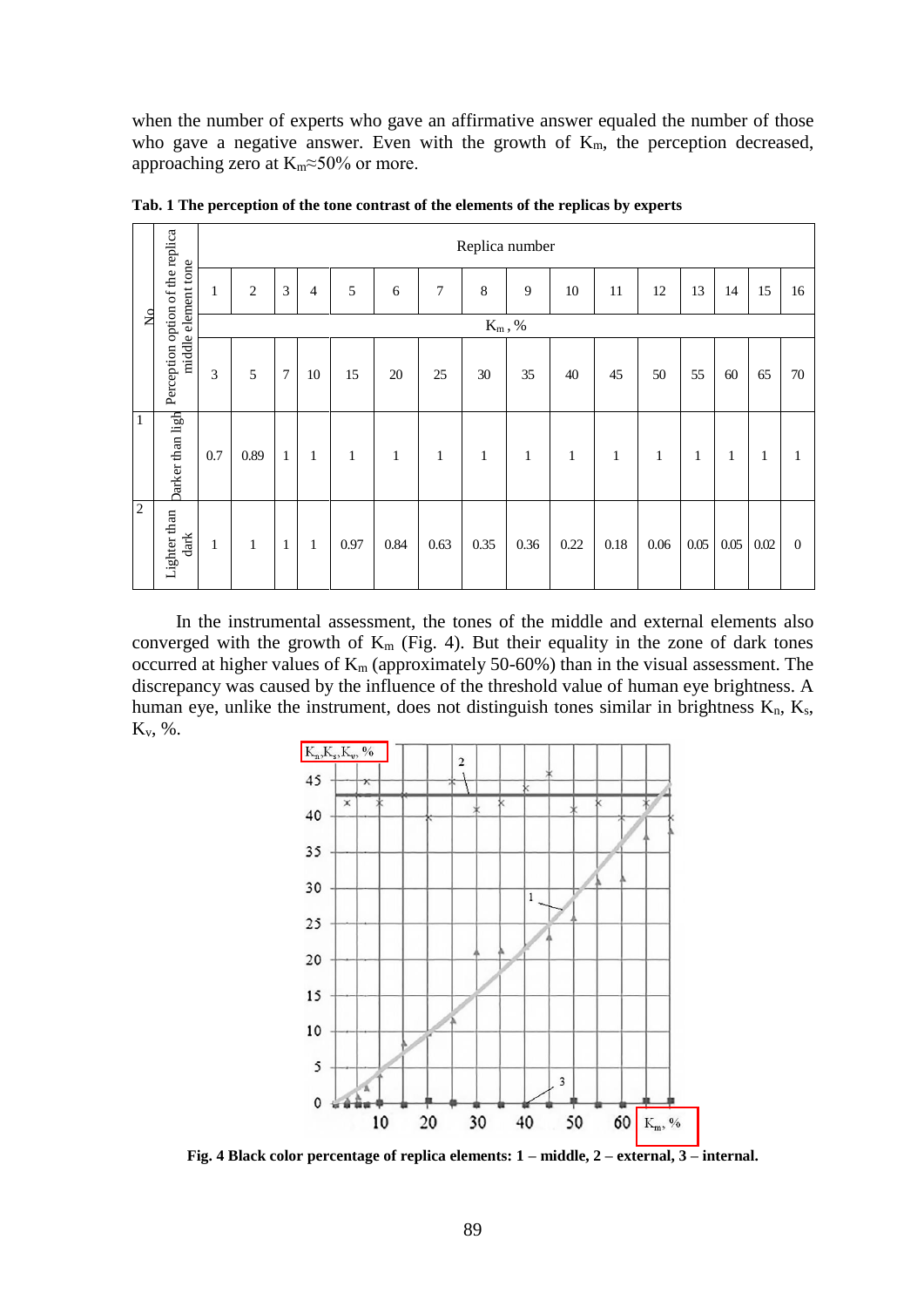In the graph of comparison of the middle element tone with the internal element one (line 2 in Fig. 3) two sections – *od* and *de* can also be distinguished. When the tone saturation of the model middle element corresponded to  $K<sub>m</sub>$  values of 7% or more, all experts noted that the middle element looked darker than the internal one, therefore, the perception of W in *de* section equaled one. The left branch *od* of graph 2 proceeded from the origin of coordinates. In point 0 the perception equaled zero because the replica middle part with zero saturation of its tone in the model cannot look darker than the internal one. At 3% of the model black color, the average perception value W was  $0.62$ , at  $5\% - 0.85$ , at  $7\% - 1$ . Point A of the equally probable perception (W=0.5) in section *od* corresponded to  $K_m \approx 2\%$ .

The black color percentage of the internal element of the replicas measured using Photoshop varied from 0 up to 3%, the fluctuation of values can be explained by the texture influence. Thus, the discrepancy in the results of visual and instrumental assessments in the area of light tones was insignificant and within the experiment error margin. Nevertheless, even in the area of light tones, we can talk about the influence of the brightness threshold value perceived by a human eye, since only at 7% of the model tone saturation all experts noted the difference between the replica tone and the natural tone of wood.

The availability of the brightness threshold perceived by a human eye is essential in the design of wood-engraved pseudo-volume images for their identity. For beech wood, the rational black color gradient range of the model is from 2 to 33%. The obtained data are consistent with the results of previous work (CHERNYKH *et al*. 2018). In this case, the lightand-dark transitions of the original are distinguishable in the replica by most consumers, and the image on the replica is perceived as three-dimensional.

#### **CONCLUSION**

When engraving pseudo-volume images on wood with a laser, it is necessary to adjust the model to display light-and-dark transitions of the original in the replica in order to achieve identity.

The highest aesthetic value of products with engraved images is achieved when the model is adjusted according to the threshold values of black color percentage in CMYK system of the natural tone of wood, on the one hand, and the tonal limit for laser processing, on the other. This method allows taking into account the tone and texture features of the real workpiece.

Visual perception of light-and-dark transitions engraved on beech wood is limited by the brightness threshold value perceived by a human eye. A visually perceivable brightness range of a human is narrower than the range determined using replica scanning and processing in Photoshop. In the zone of light tones on beech wood, the difference in ranges, determined visually and instrumentally, is insignificant and within the experiment error margin. In the zone of dark tones on laser-treated wood, the difference reaches 20-30% of black color.

When designing the model of pseudo-volume laser-engraved images on wood, the model black color range should be 2**≤**Km**≤**33%.

#### **REFERENCES**

BARCIKOWSKI, S., KOCH, G., ODERMANTT, J. 2006. Charakterisation and Modification of the heat affected zone during laser material processing of wood composites. In Holz als Roh und Werkstoff, 64: 94-103.

BARCIKOWSKI, S., OSTENDORF, A., BUNTE, J. 2004. Laser cutting of wood Composites- Evaluation of cut quality and comparison to conventional wood cutting techniques. In Application of Laser and Optics. Pp. 18-23.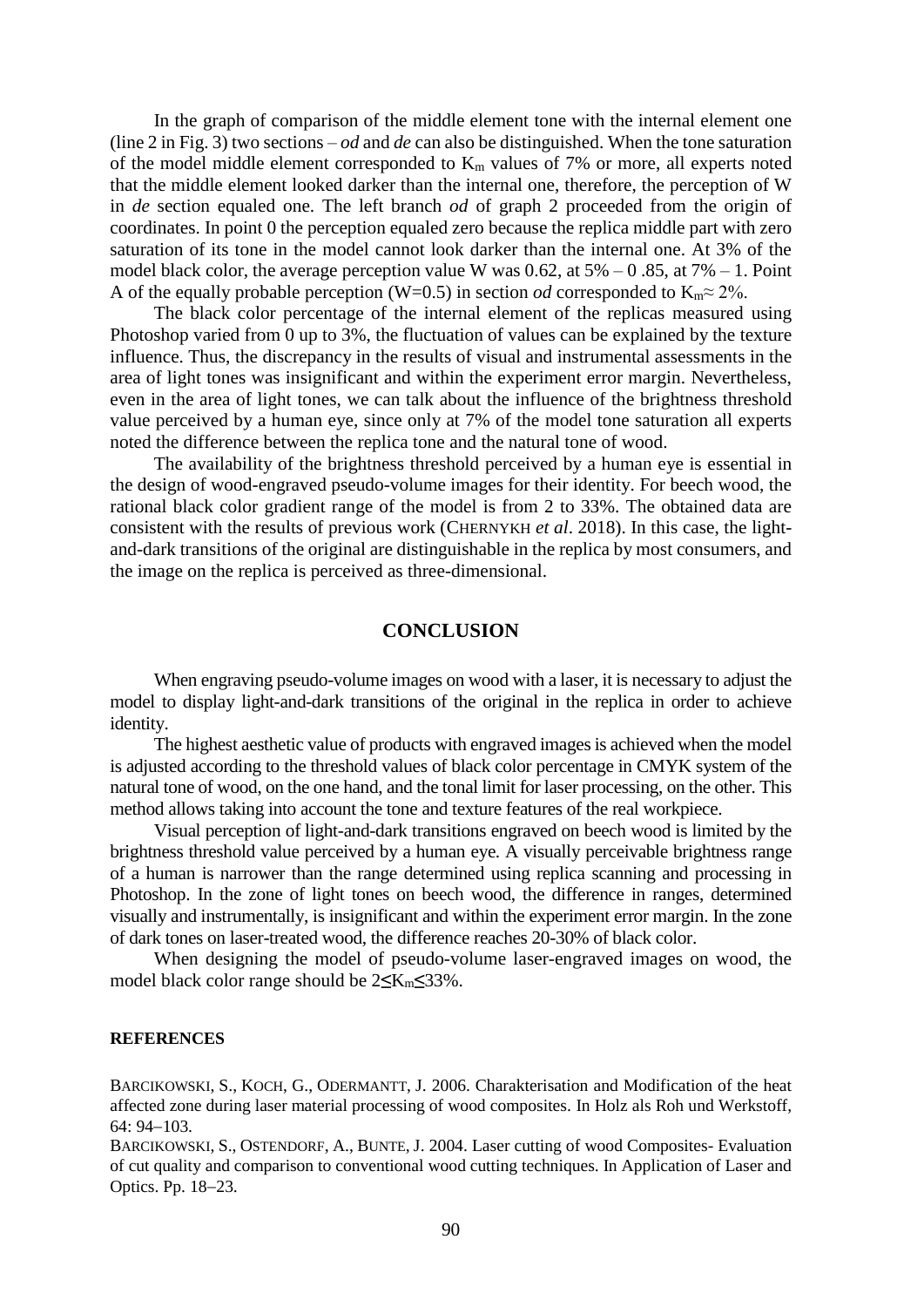CHERNYKH, M., DRYUKOVA, E., USOLTSEVA, A. *et al*. 2015. Laser engraving of raster images on charred materials. In Design. Materials.Technology. 201, 54(39): 74–77.

CHERNYKH, M., E.KARGASHINA, V. STOLLMANN 2013. Assessing the impact of aesyhetic properties characteristics on wooddecorativeness. In Acta Facultatis Xylologiae Zvolen. 2013. 55(1): 13–26.

CHERNYKH, M., KARGASCHINA, E., STOLLMANN, V. 2018. The use of wood veneer for laser engraving production. In Acta Facultatis Xylologlae Zvolen,  $60(1)$ :  $121-127$ ,  $2018$ , DOI: 10.17423/afx.2018.60.1.13

DZURENDA, L. 2013. Modification of wood colour of *Fagus Sylvatica* L to a brown-pink shade caused by thermal treatment. In Wood research, 58(3): 475-482.

DZURENDA, L. 2014. Sfarbenie bukoveho dreva v procese termickej upravy sytou vodnou parou [The color of beechwood in the process of internal treatment with water vapor]. In Acta Facultatis Xylologiae Zvolen, 56(1): 13–22, ISSN 1366-3824.

DZURENDA, L. 2018. Colour modification of *Robinia Pseudoacacia* L. during the processes of heat treatment with saturated water steam. In Acta Facultatis Xylologlae Zvolen, 60(1): 61-70, 2018 DOI: 10.17423/afx.2018.60.1.07

GEFFERT, A., VYBOHOVA, E., GEFFERTOVA, J. 2017.Characterization of the changes of colour and some wood components on the surface of steamed beech wood. In Acta Facultatis Xylologiae Zvolen, 59(1): 49–57, ISSN 1366-3824, doi: 10.17423/afx.2017.59.1.05.

GOST 24930-81. Tone wedge for facsimile facilities. M.: Standard publishers, 1984, 5 p.

MIKOV I.N. 2007. Technologies of automated engraving of artworks / I.N. Mikov, V.I. Morozov. М.: World of mountain book, 2007. 346 p.

PHOTOGRAV. The Laser Engraving Power Tool [online]. Document Version 2021/10/04T:15:40:00z 2021. [cit.2021-10-04]. Available online: http://www.photograv.com/ aspent2/ipsAnd1ricks.aspx/.

PLATON: Might of a portrait. How To Creat Strong High Key Portraits Inspired by Platon`s Portrait Photography Style [online]. Document Version 2021/10/04T:15:40:00z 2021 [cit.2021-10-04]. Available online: http://www.newsinphoto.ru/ iskusstvp/pleton-mogushestvo-portreta/. YAKIMOVICH, B. *et al*. 2016. Influence ar selected laser parameters on quality of images engraved on the wood. In Acta Facultatis Xylologiae Zyolen,  $2016$ ,  $58(2)$ :  $45-50$ .

YSTO GROUP. Laser Cut 5.0/5.1/5.3 [online]. Document Version 2021/10/04T:15:40:00z 2021 [cit. 2021-10-04]. Available online: [http://www.](http://www/)ysto.ru/articles/56-software-for-tools/16-lasercutrusifikator/. NEWSINPHOTO.

### **AUTHORS' ADDRESSES**

Galina Evstafieva, Assoc. Prof. North-Eastern Federal University in Yakutsk Department of Processing Technology of Precious Stones and Metals Kulakovskogo St. 48 Yakutsk, 677 000 todkim@mail.ru

Maria Zykova Valeria Kasimova Mikhail Chernykh, Prof., DSc. Kalashnikov Izhevsk State Technical University Department of Industrial and Artistic Processing of Materials Studenchaskaya 7 Izhevsk, 426069 [frau.zyckowa2017@yandex.ru](mailto:frau.zyckowa2017@yandex.ru) [kasimova\\_lera1@mail.ru](mailto:kasimova_lera1@mail.ru) [rid@istu.ru](mailto:rid@istu.ru)